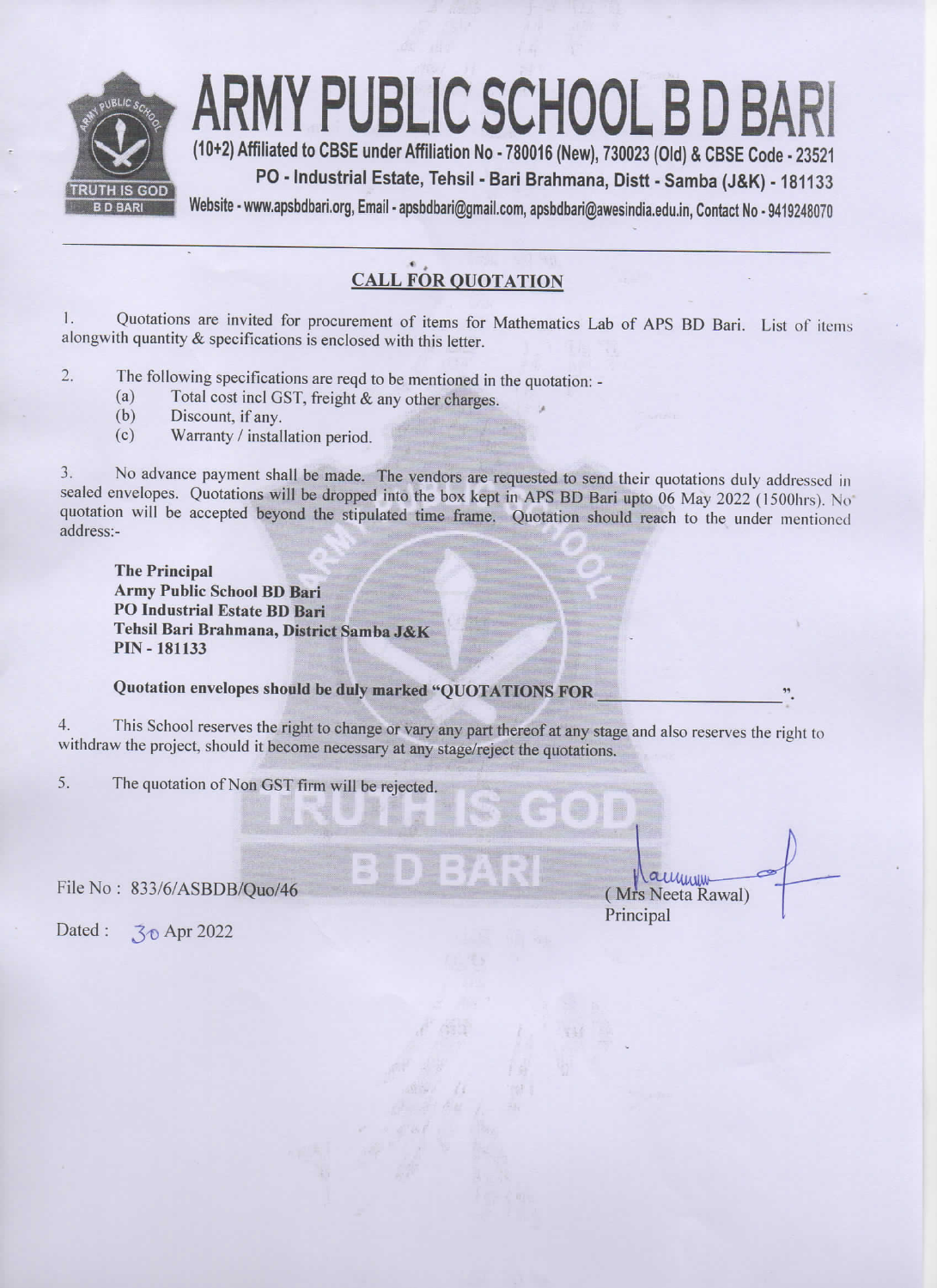## LIST OF ITEMS FOR MATHEMATICS LAB OF APS BD BARI

| S.NO           | <b>ITEM DEMANDED</b>                                                                      | A/U       | Qty            | <b>Remarks</b>                  |
|----------------|-------------------------------------------------------------------------------------------|-----------|----------------|---------------------------------|
| $\mathbf{1}$   | Set of geometrical figures                                                                | Set       | $\overline{2}$ |                                 |
| $\overline{2}$ | <b>Measuring Instruments</b>                                                              | Set       | $\mathbf{1}$   |                                 |
| 3              | <b>Geoboard Square(Plastic)</b>                                                           | No        | $\overline{2}$ |                                 |
| $\overline{4}$ | Skip counting game with marbles                                                           | Set       | 3              |                                 |
| 5              | Count your own designer fraction                                                          | Set       | 3              |                                 |
| 6              | Pattern making with plastic triangles                                                     | Set       | 3              |                                 |
| $\overline{7}$ | Game of place value                                                                       | Set       | 3              |                                 |
|                | <b>Charts for Arithmatic (English</b>                                                     |           |                |                                 |
| 8              | Numerical, addition, subtraction, multiplication, division, multiplicati                  | Set       |                |                                 |
| 9              | on table, Roman Numerical chart size(50x70cm)<br>Magnet fraction disc with magnetic board |           | 1              |                                 |
| 10             | Metre scale wooden                                                                        | Set       | 3              |                                 |
| 11             | Set of pearl marbles                                                                      | <b>No</b> | $\mathbf{1}$   | For teaching                    |
| 12             |                                                                                           | Set       | $\overline{2}$ | mathematical                    |
| 13             | Drawing models (15x30cm) multi coloured                                                   | Set       | $\mathbf{1}$   | $\Lambda$ concepts in<br>junior |
| 14             | Tangram made of plastic                                                                   | No.       | 5              | classes                         |
| 15             | Base ten place value kit                                                                  | Set       | 3              |                                 |
| 16             | Decimal plate<br>Roman number kit                                                         | No        | 3              |                                 |
|                |                                                                                           | Kit       | 3              |                                 |
| 17             | <b>Magnifying measures</b>                                                                | Set       | 3              |                                 |
| 18<br>19       | <b>Dummy Currency Notes</b>                                                               | Set       | 3              |                                 |
| 20             | Paper nets of solid shapes set 7x2                                                        | Set       | 3              |                                 |
|                | Dummy coins set<br><b>Geared Teacher clock</b>                                            | Set       | 3              |                                 |
| 21             |                                                                                           | No        | $\mathbf{1}$   |                                 |
| 22             | 1 cm unit cubes                                                                           | Set       | $\overline{3}$ |                                 |
| 23             | Fraction bar                                                                              | <b>No</b> | 3              |                                 |
| 24             | <b>Magnetic numbers</b>                                                                   | Set       | $\overline{2}$ |                                 |
| 25             | <b>Hollow sphere Transparent</b>                                                          | <b>No</b> | $\overline{2}$ |                                 |
| 26             | <b>Hollow Cylinder Transparent</b>                                                        | No        | $\overline{2}$ |                                 |
| 27             | Combination of cube and sphere (Transparent)                                              | Set       | $\overline{2}$ |                                 |
| 28             | Exterior angle of regular polygon                                                         | No        | $\overline{2}$ |                                 |
| 29             | Angla sum property of triangle                                                            | No        | $\overline{2}$ |                                 |
| 30             | Angle sum property of quadrilateral                                                       | No        | $\overline{2}$ | For teaching<br>mathematical    |
| 31             | Angle sum property of cyclic quadrilateral                                                | No        | $\overline{2}$ | concepts in                     |
| 32             | Clinometer compass                                                                        | No        | $\overline{2}$ | senior classes                  |
| 33             | <b>Triangle Kit</b>                                                                       | Set       | $\overline{2}$ |                                 |
| 34             | Parallelogram Kit                                                                         | Set       | $\overline{2}$ |                                 |
| 35             | Geo board circular                                                                        | <b>No</b> | $\overline{2}$ |                                 |
| 36             | Mensuration kit                                                                           | Set       | $\overline{2}$ |                                 |
| 37             | Volume relation between cone and cylinder                                                 | Set       | $\overline{2}$ |                                 |